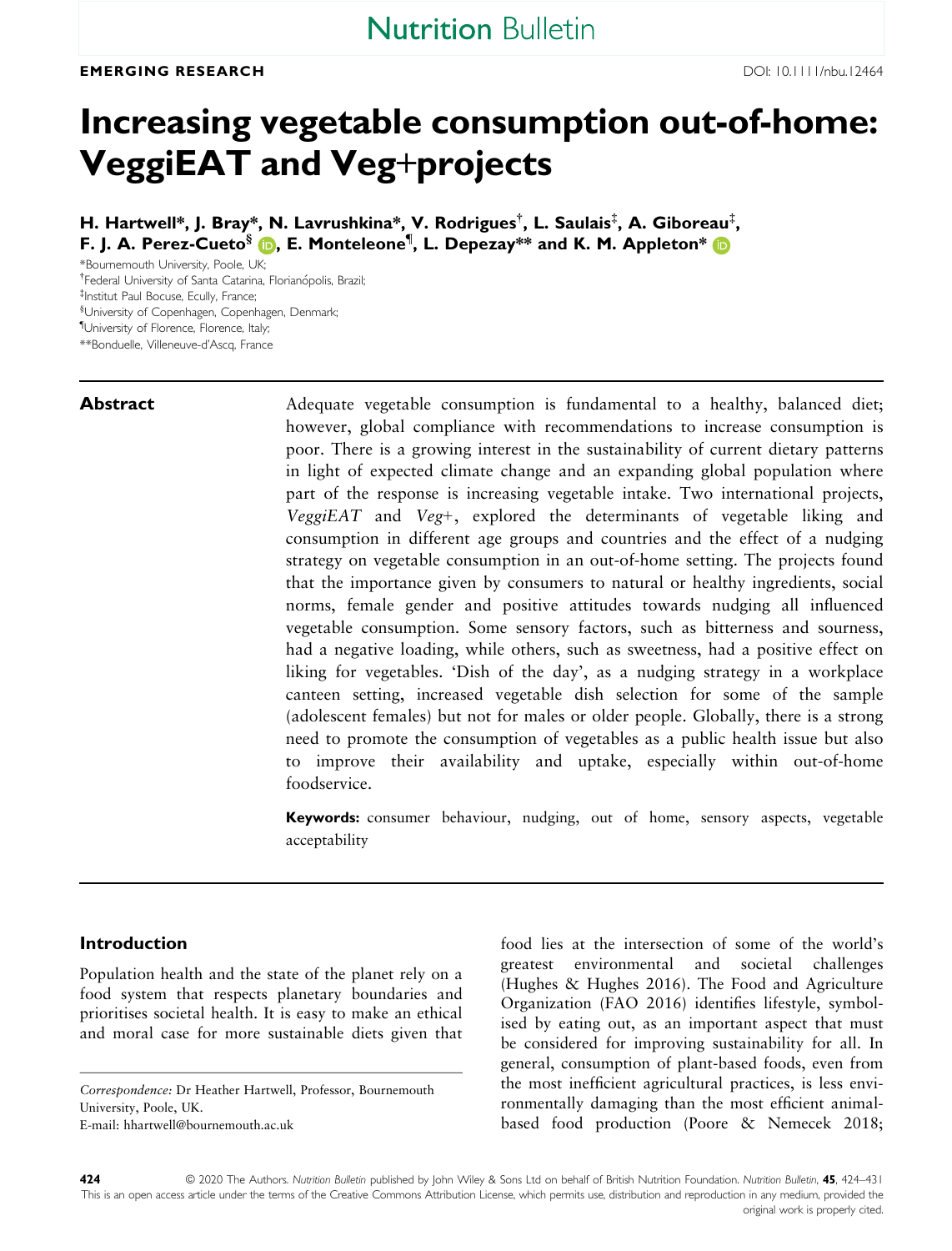Bowles et al. 2019; Chai et al. 2019). Notwithstanding, vegetables are one of the most difficult categories of food to introduce into menu planning, especially out of home, since they are not as well liked as other ingredients (Morizet 2012). Hence, the aim of the VeggiEAT and Veg+ projects was to develop an evidence base for predictive modelling of vegetable intake that takes into account individual characteristics (acceptability, intake level, age group) as well as environmental cues such as choice architecture (nudging). This paper provides an overview of background knowledge and the objectives of two related projects examining the factors associated with increased vegetable consumption. The synthesis of results from both projects provides a comprehensive summary of current knowledge on promoting out-of-home vegetable consumption.

The projects, co-ordinated by Bournemouth University, arose because the foodservice industry provides 40% of food consumed outside the home in the UK, equating to £60 billion in revenue in 2019 (Defra 2019), and unlike the food manufacturing industry has been slow to respond to the emerging agenda of health and sustainability (Hughes & Hughes 2016). The availability of a larger variety of vegetables in foodservice has been shown to positively affect consumption, while little variety has been reported as an obstacle (Ensaff et al. 2015). Other factors such as age and liking of vegetables also mediate the effect of offering a choice (de Wild et al. 2015). Previous consumer studies have given some indication of attitude to and preference for vegetable intake but there has been limited attention given to contextual factors such as sensory variation which would aid industry response (Feeney et al. 2014). Most research on barriers and facilitators has been conducted at the level of general vegetable consumption and not at the commodity/meal level that would acknowledge the use of vegetables as ingredients (Cox & Poelman 2015). Food consumer behaviour is highly complex with many external and internal influences on perception, attitude and action. The product attributes, the individual characteristics of the consumer and the eating environment all play a key role in food-related decisions.

The *VeggiEAT* and *Veg*+ projects aimed to increase knowledge about attitudes to vegetables specifically across the lifespan. While the health benefits of high fruit and vegetable consumption are well known and considerable work has attempted to improve intakes of both, increasing evidence also recognises a distinction between fruit and vegetables, both in their impacts on health and in their consumption patterns (Appleton et al. 2016). Although research demonstrates health benefits from a high consumption specifically of vegetables, intakes remain low, and barriers to increasing this are prevalent, making intervention difficult (Rodrigues et al. 2019).

A systematic review of interventions aimed at increasing intake of vegetables as a distinct food group identified 77 studies, detailing 140 interventions, of which 133 (81%) were conducted in children (Appleton et al. 2016). They comprised interventions aiming to use or change hedonic factors, such as taste, liking and familiarity ( $n = 72$ ), use or change environmental factors  $(n = 39)$ , use or change cognitive factors  $(n = 19)$ , or a combination of strategies  $(n = 10)$ . Increased vegetable acceptance, selection and/or consumption were reported to some degree in 116 (83%) interventions, but the majority of effects were small and inconsistent in conclusion. From this systematic review, it appears that success is currently found from environmental, educational and multi-component interventions, but the authors concluded that publication bias was likely, and the long-term effects and cost-effectiveness were rarely considered. A focus on long-term benefits and sustained behaviour change is required.

The term 'vegetables' covers a heterogeneous group of foods, especially across cultures and geographical locales. For instance, legumes (dried beans and peas), which are not by botanical definition vegetables, are often included for calculating vegetable intake, although this definition is not consistent with the culinary parlance which classifies plant-based ingredients on the basis of taste (see Rodrigues et al. 2019 for further discussion). The FAO provides aggregated data at national level: it demonstrates that vegetable supply (excluding potatoes and pulses) in Europe has increased over the last 40 years (FAO 2020). However, in Northern Europe (e.g. Finland 84 kg/person/ year) it is lower than in Southern Europe (Greece 150 kg/person/year). Often statistics for fruit and vegetable intake are combined, which distorts the true picture of vegetable consumption, especially for children. There is a tendency within this population to eat more fruit than vegetables, with this slowly reversing as individuals grow older (FSA 2014). It has been shown, for example, that 79% of primary schoolchildren (5-10 years old) eat less than 3.5 portions of vegetables a day rising to 96% among secondary schoolaged children (11-15 years old) (Food Foundation 2020). Factors influencing vegetable intake are numerous and linked to each other in complex ways that are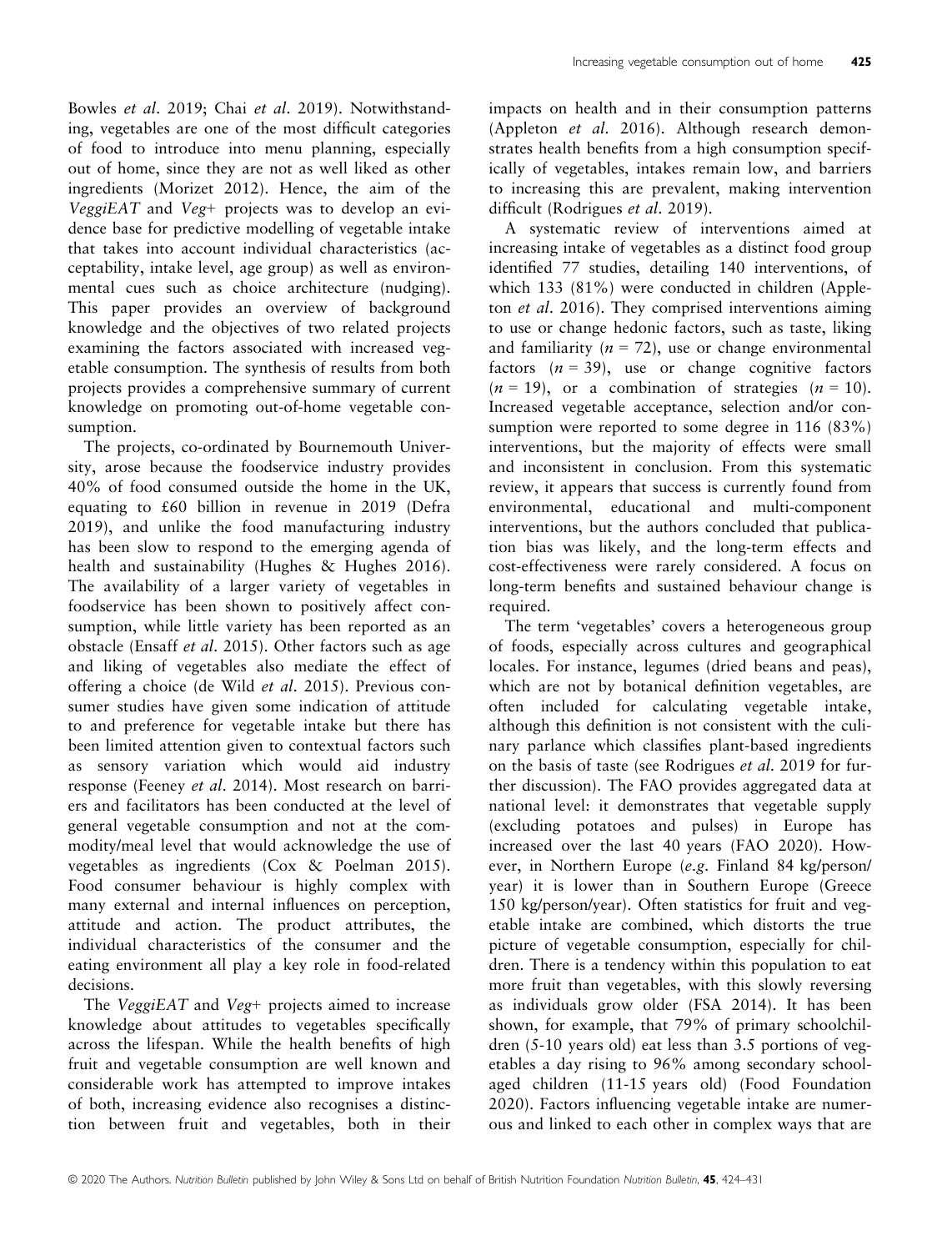not yet fully understood. Features of the physical, social and cultural environment as well as personal aspects, such as taste, preference and neophobia all play a part (Bevan et al. 2016). As a consequence, changing vegetable consumption patterns remains a challenge, particularly at population level.

# The VeggiEAT project

(All reports and recipes available at [https://microsite](https://microsites.bournemouth.ac.uk/veggieat/) [s.bournemouth.ac.uk/veggieat/\)](https://microsites.bournemouth.ac.uk/veggieat/).

The main goal of the VeggiEAT project was to increase knowledge and understanding of the determinants of vegetable acceptability (liking), and consumption/intake; through investigation of the sensory characteristics and aspects of the eating environment and taking a lifespan approach (adolescents aged 10– 19 years and older people aged  $\geq 65$  years). This was achieved by three overlapping research areas: product and sensory analysis, recipe development and consumer behaviour. The project was led by the Foodservice and Applied Nutrition Research Group and colleagues at Bournemouth University (UK) and involved a consortium of academics from the University of Copenhagen (DK) and the University of Florence (IT), and industry representatives from the Institute Paul Bocuse (FR) and Bonduelle (FR). The research was multidisciplinary, encompassing marketing, consumer studies, nutrition, public health, psychology, sociology, foodservice and culinary expertise.

### Sensory characteristics

The sensory characteristics of different vegetables were evaluated across all participating countries (DK, FR, IT and UK) and were subsequently used to develop guidelines for recipe development. A positive relationship between stated liking and familiarity was found. Irrespective of the country, one group of highly liked vegetables (carrots, tomatoes, green salad) was identified, characterised by innately liked tastes (sweet, umami), delicate flavour and bright appealing colour. A second group of highly disliked vegetables consisted of cauliflower and broccoli, characterised by disliked sensations such as bitter taste and less preferred flavours. Internal preference maps from actual liking scores indicated that the generally disliked tastes (bitter, sour) were clearly correlated with a negative hedonic response. The hedonic valence of a generally wellaccepted taste such as salty and texture descriptors depended on the type of vegetable. Internal preference maps from actual liking data indicate that flavour and

appearance descriptors of the distinct sensory properties of each type of vegetable positively affected liking, while the intensity of unusual flavours was related to sample disliking (our research is fully described in Dinnella et al. 2016; Cliceri et al. 2017 and Appleton et al. 2019). Both older people and adolescents also sorted vegetable (pea and sweetcorn) samples in relation to the sensory properties that were relevant for their hedonic judgement about each product. Appearance seemed to be less relevant for older people who tended to focus their attention more on texture and hedonic terms. The within-product approach used in this study highlighted that independent from familiarity and stated liking, the main drivers of actual liking and disliking were the same across countries and ages; sweetness, in opposition to bitterness and sourness.

# Product development and field testing

One of the aims of the VeggiEAT project was to move from 'product' to 'recipe' with the goal of developing innovative dishes that are accepted by consumers. Development criteria taken into consideration included aspects of nutritional profile, cost and scalable food service. Eleven dishes were developed by culinary masters students at the Institute Paul Bocuse in France which, on piloting with an expert panel, were reduced to three (sweetcorn soup, pea tart and a vegetable burger mix). These dishes were evaluated in the four countries (DK, FR, IT and UK) by both adolescents and older people. The vegetable burger mix fully reflected global nutritional guidelines and since it was also the one most preferred by consumers, this was the dish taken through to the field-testing stage in a self-serve workplace canteen. In addition, the most appropriate nudge for vegetable dish selection was identified from a pilot study and the cue of 'Dish of the day' selected. This default option strategy relies on the premise that people tend to prefer the status quo and was successful in increasing choices for the vegetarian offer in a Living Lab context (Saulais et al. 2019).

A natural field experiment ( $n = 380$  adolescents and  $n = 345$  older people) was implemented in the four countries to study the conditions under which this type of nudge would contribute to increasing the probability of choosing a vegetable-rich dish. The experimental design comprised two conditions: neutral and nudge (Dish of the day). The  $VeggiEAT$  dish consisted of the vegetable burger mix, shaped into 'balls'; the alternative dishes were traditional meatballs (made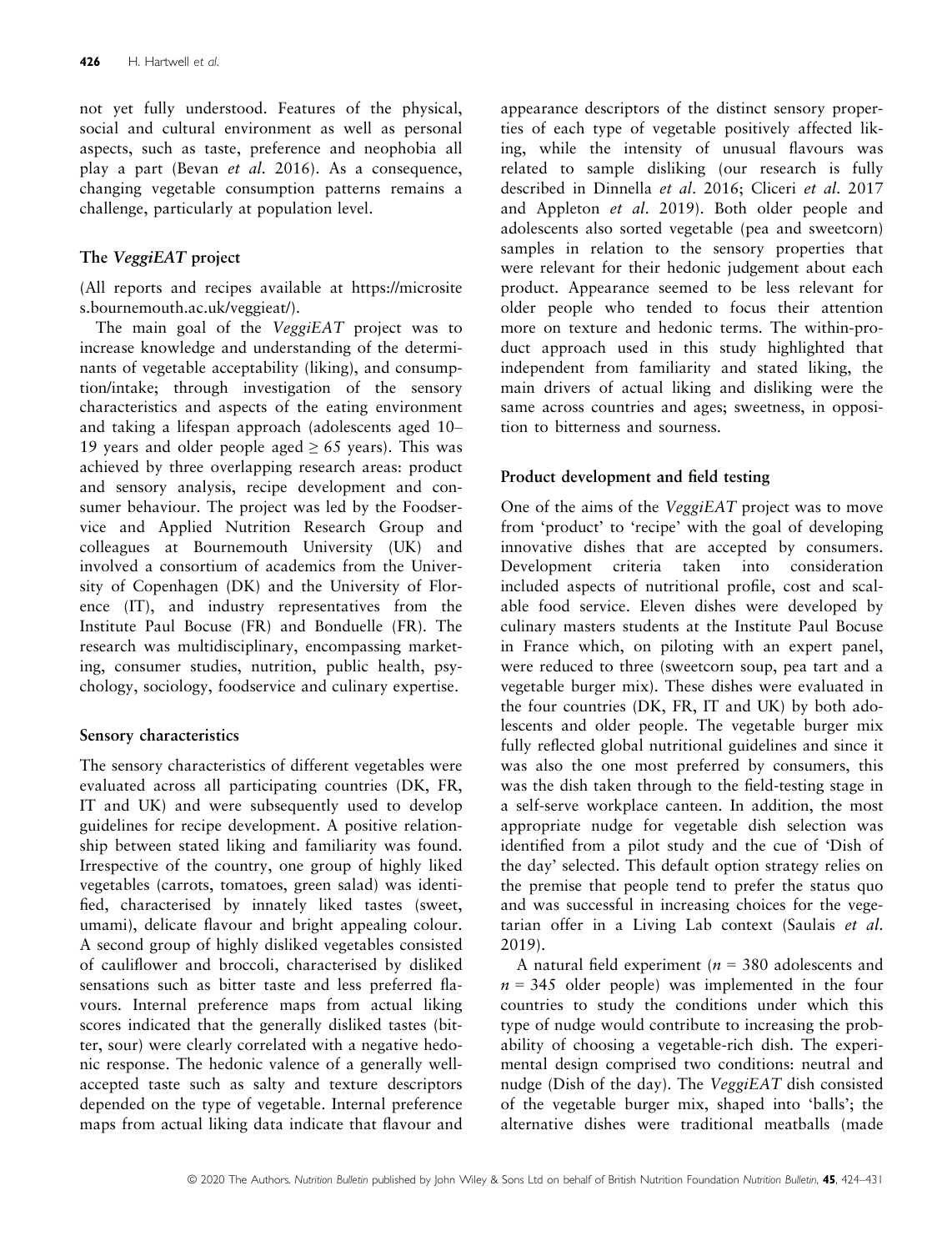with beef) or fish balls (made with minced white fish). All the dishes were served with rice or pasta, salad and tomato sauce, as was most acceptable to consumers of each age and in each of the European countries. Concurrently, a questionnaire was administered that comprised sociodemographic characteristics; food-related lifestyle (adherence to Mediterranean Diet, Food Frequency Questionnaire, Food Neophobia); personal values (Human Values Scale, self-efficacy, social norms and self-estimated health); and attitudes towards nudging. Binary logistic regression analyses were used to assess associations between choice of dish (dependent variable: plant-based and animal-based dish) and all other variables.

We found that 'Dish of the day' as a nudging strategy increased vegetable dish selection for some of the sample (adolescent females) but not for males or older people (Saulais et al. 2019). Choice of a vegetablebased dish among adolescents was predicted by natural dimension (higher importance given to natural ingredients, avoidance of artificial ones and absence of additives), social norms, female gender and positive attitudes towards nudging interventions (Dos Santos et al. 2018; Dos Santos et al. 2020). Among older participants, women were also more likely to be nudged to choose the plant-based dish (Zhou et al. 2019).

Analysis of the questionnaire responses showed that consuming a higher quantity of vegetables was associated with older age, higher affluence score and greater liking for vegetables, and a lower importance of familiarity. Greater vegetable variety was associated with a higher liking and importance of health benefits, and a lower importance of familiarity. These findings demonstrate a role for liking and a lower concern for eating familiar foods for older people for vegetable consumption, and a particular role for concern for health benefits (Appleton *et al.* 2017).

The implementation of nudges in real-life operations is still challenging. On the one hand, nudging appeared to be unsuccessful among adolescents and elderly in promoting the plant-based alternatives when presented with very similar options (Dos Santos et al. 2020; Zhou et al. 2019), while on the other hand, it was effective when the choice was made among unfamiliar dishes (Saulais et al. 2019). From this research, it appears that strategies to increase vegetable consumption should focus on promoting the health benefits of vegetables and enhancing the positive sensory and natural aspects of vegetables (Appleton et al. 2019), while nudging appears to be context-specific and successful results in one setting

do not necessarily translate into other contexts. Clearly, further study is required to test these hypotheses and therefore a second project, Veg+, was conducted.

# The Veg<sup>+</sup> project

(All reports available at [https://www.vegplus.info\)](https://www.vegplus.info).

The Veg+ project extended the work of the VeggiEAT project by considering aspects of vegetable consumption from farm to fork in a young adult population in Brazil. All factors that influence vegetable consumption in young adults were evaluated; from vegetable supply by farms through fostering markets for locally produced goods to consumption. There are five million 'family farms' in Brazil which employ three quarters of the farm labour force and are responsible for one third of agricultural income; however, 87.5% Brazilians aged 16 to 24 years do not meet the intake recommendation of two portions of vegetables per day (Centre for Disease Control & Prevention 2017). The development of 'direct from farm' purchase policies in Brazil began in 2003 as part of the Zero Hunger Programme. Until then, food supplies were based on economic criteria that made the participation of family farmers difficult. After the implementation of the Food Purchase Programme, public procurement strategies were developed for family farmers (Brazil 2003). This programme has led to a reduced ecological footprint and a more engaged civil society in schools but is yet to reach university canteens (World Food Programme 2020). The Veg+ project involved collaboration between Bournemouth University and the Federal University of Santa Catarina, Brazil.

### Background

The first stage of the project was to conduct a scoping review of existing literature examining the factors that affect vegetable consumption among college students globally (Rodrigues et al. 2019). Two empirical studies followed. Study 1 focussed on vegetable supply and evaluated local farmers' potential for vegetable production within a short food supply chain using semi-structured interviews (Table 1), while Study 2 assessed young adults' attitudes to and consumption of vegetables, using the VeggiEAT questionnaire (Dinnella et al. 2016; Appleton et al. 2019) together with a validated questionnaire developed by the Nutrition in Foodservice Research Centre, Federal University of Santa Catarina.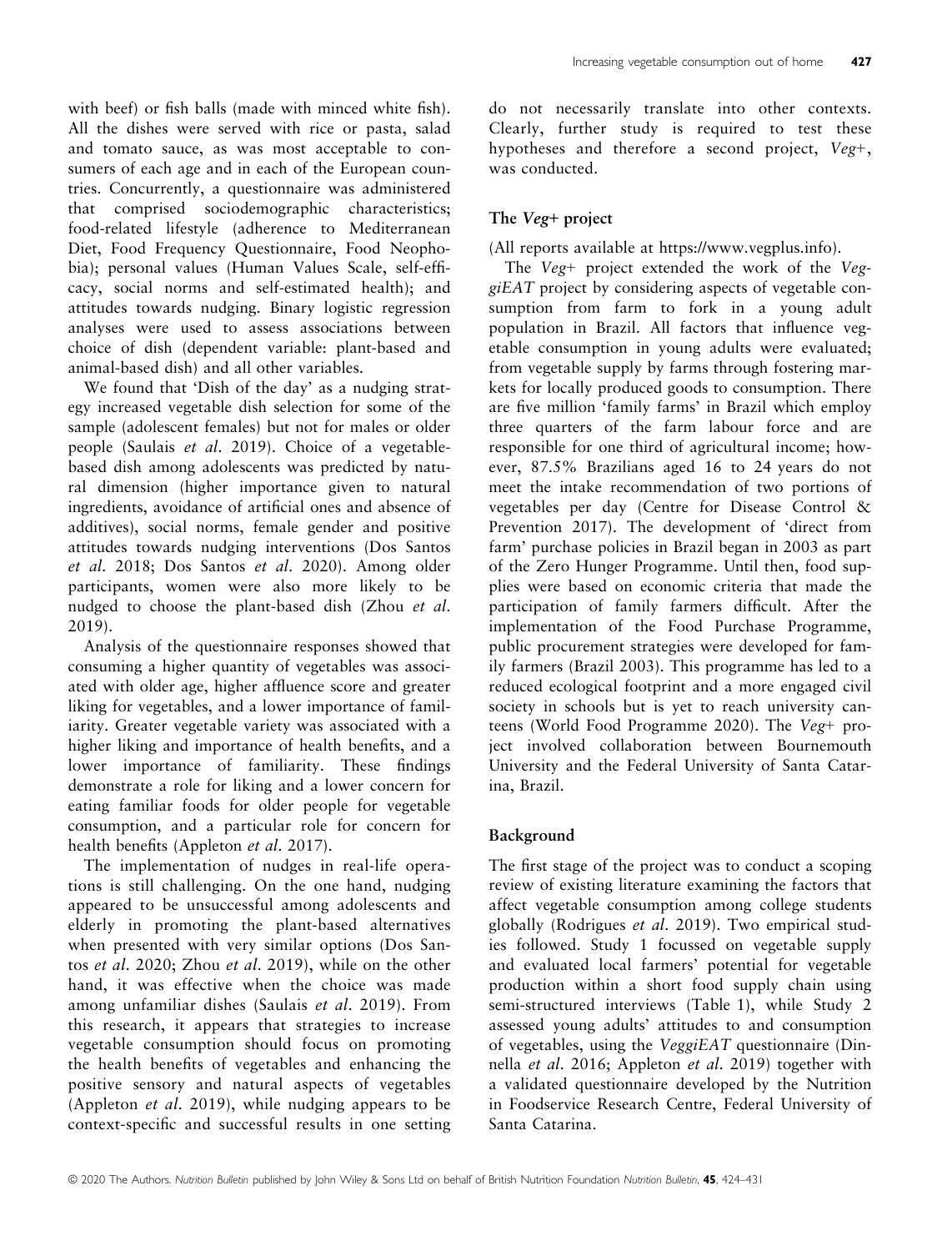#### Vegetable supply and consumption

The literature analysis identified a purchasing potential for vegetables, particularly in a university setting (Martinelli et al. 2015). For example, the restaurant of the Federal University of Santa Catarina serves approximately 9000 meals per day. Thus, it would require more than 55 tons of vegetables per month, representing a yearly investment of 900 thousand dollars. However, due to the high volume of meals produced and the restaurant structure, all vegetables require some degree of pre-processing, such as washing, peeling and cutting. This can limit the access of family farmers since they have neither the manpower nor mechanised processes to do this, but could also represent an opportunity for them in relation to income. The results also showed the potential of the

Table I Topics covered by the semi-structured interviews by category of interviewee for Study 1

| Key informant category                                                                                                                     | Topics covered by the semi-structured<br>interview                                                                                                                                                                                                                                                                     |
|--------------------------------------------------------------------------------------------------------------------------------------------|------------------------------------------------------------------------------------------------------------------------------------------------------------------------------------------------------------------------------------------------------------------------------------------------------------------------|
| Policy makers (microlevel)<br>Managers and staff of the<br>university canteen<br>Nutritionists<br>Procurement department                   | Characterisation of university food<br>Menu planning regarding vegetables<br>Seasonality<br>Selection of suppliers (purchase planning<br>$-$ prices)<br>Purchase system for vegetables -<br>procurement<br>Receiving the products<br>General requirements for vegetables<br>(fresh/minimally processed)                |
| Policy makers (macrolevel)<br>Managers and staff of the<br>department of agriculture:<br>• City level<br>• State level<br>• National level | Characterisation of agriculture in the<br>city/region<br>Vegetable production planning<br>Selection of suppliers (purchase/sales<br>planning)<br>Purchase system for vegetables -<br>procurement<br>Delivery of fresh/ minimally processed<br>products<br>Financial incentives and existing<br>supporting initiatives  |
| Family farmers and collectives<br>Representatives of the<br>farmers' organisation<br>• Family farmers (5)<br>Representatives/leaders       | Characterisation of family farmers<br>participation in the collectives<br>Vegetable production planning (family<br>farmers)<br>Seasonality<br>Selection of suppliers (sale planning)<br>Sale system<br>Delivery of products<br>Minimal food processing (peeling,<br>washing, packaging), barriers and<br>possibilities |

restaurant for the promotion of sustainable and local production systems.

The key themes arising from the semi-structured interviews in Study 1 were grouped into benefits and difficulties for procurement from local farmers (Table 2) and suggested that local purchasing could improve the quality of canteen meals by increasing the diversity of fresh vegetables offered. Respondents also highlighted that a closer relationship between consumption and production would help preserve traditional food habits. Even so, with Brazil's political and economic status favouring lowest cost options, there is a sensitivity regarding public sector procurement which may hinder purchase from family farmers.

Inclusion criteria for Study 2 on vegetable consumption included students aged 18 years or older, and a sample size of  $n = 525$  was achieved. The online questionnaire was available from November 2018 to April 2019 and consisted of questions on food-related lifestyle, for example: (1) availability and accessibility of vegetables; (2) cooking behaviour at home; (3) cooking behaviour away from home and personal attitude towards vegetables; (4) self-efficacy for using vegetables and seasonings; (5) self-efficacy on consumption of fresh vegetables; and (6) motives underlying the selection of food. Analysis of the survey was done by principal component analysis. This showed that vegetable consumption in young Brazilian adults was influenced by health, sensory and naturalness dimensions. The initial model contained eight predictor latent variables for the vegetable consumption outcome. Iterative evaluation and revision was undertaken until the measurement model met the criteria of acceptability. While health, naturalness and sensory showed similar strengths, the first two were positive and the last negative. The higher the participant

|  | Table 2 A summary preview of key themes from Study I |
|--|------------------------------------------------------|
|--|------------------------------------------------------|

| Benefits of buying from local<br>farmers to the university canteen | Difficulties of buying from local farmers<br>for the university canteen               |
|--------------------------------------------------------------------|---------------------------------------------------------------------------------------|
| Improved menu quality                                              | Need for minimally processed foods                                                    |
| Local food acquisition                                             | Need for a large amount of food<br>purchased                                          |
| Offering food with less pesticides                                 | Bureaucratic barriers in the buying<br>process                                        |
| Stimulus and income to the local<br>farmers                        | Prices higher than the market price                                                   |
| Maintenance of the farmer in the<br>field                          | Fragility of the programme in view of<br>the current political and economic<br>moment |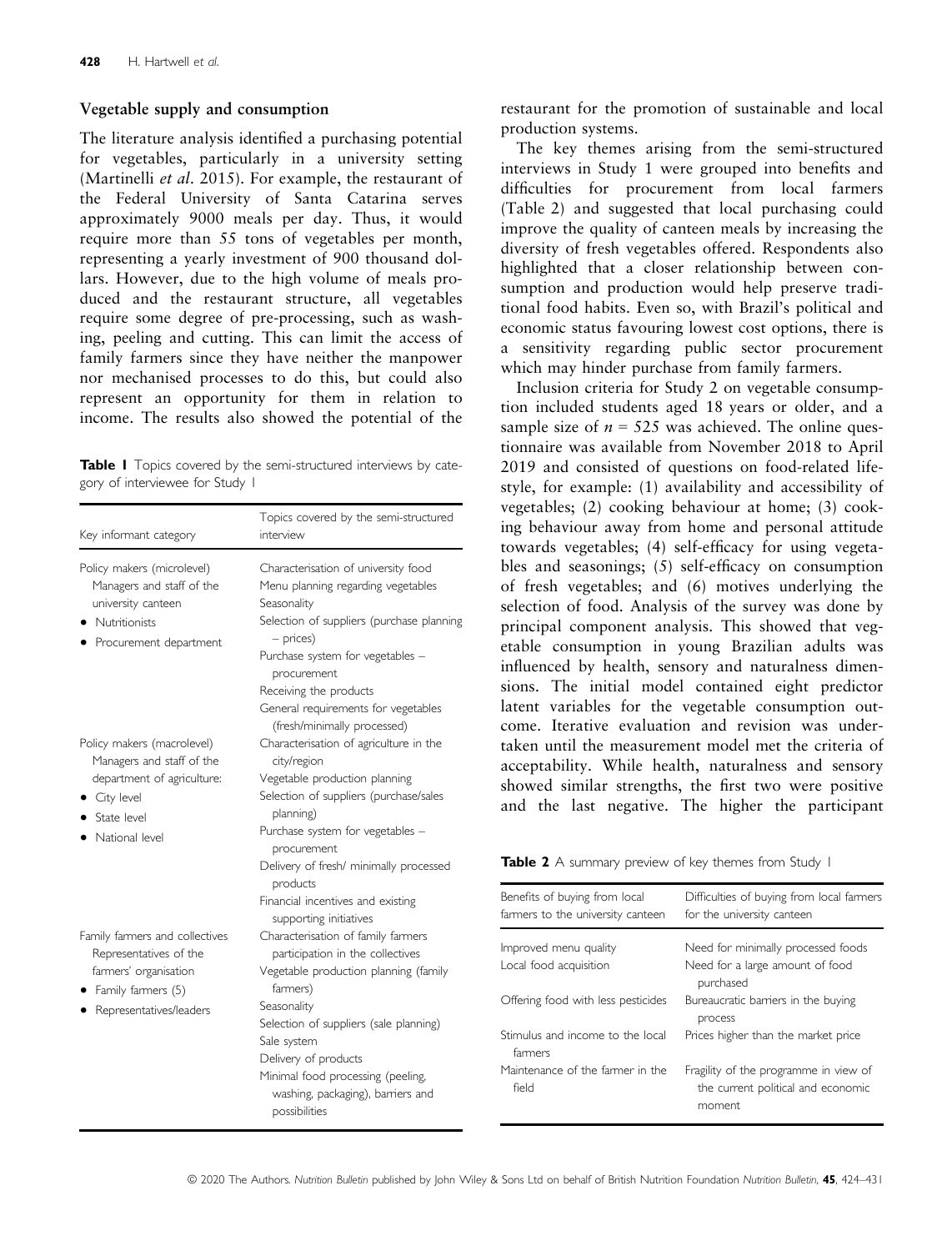weighting for vegetable 'Healthiness' and 'Naturalness', the higher consumption was likely to be, whereas 'Sensory' factors had a negative influence. This may be supported by a notion of extreme taste, unpleasantness of texture and smell which can be associated with some vegetables, as was also found in the VeggiEAT project. The other potential predictor variables, weight control, price, familiarity, convenience, use of condiments and cooking behaviour, did not have a significant impact on vegetable consumption in this population group.

# **Discussion**

It is accepted that there is insufficient vegetable consumption globally from young to old and that there is a disease burden associated with this low intake. There is also a paucity of data on the inclusion of vegetables as part of a composite meal. While there have been studies of perceptions of freshness, psychosocial, environmental and life course factors influencing fruit consumption, there are very little comparable data on vegetables and this constitutes an under researched area (Bray & Hartwell 2017).

Vegetable consumption in adolescents is reported to be low, at least in part, due to unappealing sensory properties, such as bitter tastes. However, not all vegetables have unappealing sensory properties, and strategies to improve vegetable consumption may benefit from wider consideration. Repeated exposure has been advocated to increase vegetable liking and consumption, as has the use of rewards but effect sizes are small, although limited evidence suggests potential long-term benefits (Appleton et al. 2018). Both the VeggiEAT and Veg+ projects improved understanding of factors associated with the regular consumption and liking of vegetables with more appealing and less appealing sensory properties. The scoping review, carried out as part of the Veg+ project (Rodrigues et al. 2019), summarises worldwide data regarding vegetable consumption from almost 70 000 college students. The findings demonstrate that the majority of young adults do not consume vegetables as frequently as recommended by the Centre for Disease Control and Prevention (2017), nor in sufficient quantities to satisfy other relevant guidelines. No consumption patterns according to country or region were apparent although being female was the more frequent predictor associated with a higher intake. Other factors such as normal weight, living in the family home, importance given to healthy eating, higher socio-economic level and more openness to new experiences (i.e.

reduced neophobia, greater nutrition knowledge, being more active and drinking less alcohol) were all associated with a higher intake of vegetables. Availability appears to be a key proximal determinant of consumption, especially when the figure for fruit is also added. Among older people, a systematic review of behavioural interventions showed that effective dietary education, meal service provision and food-based dietary interventions (e.g. improving diet quality) increase older people's consumption of fruit and vegetables while also improving their physical health and nutrition status (Zhou et al. 2018).

Where sensory and naturalness elements are found to positively influence the consumption of vegetables among young adults, small-scale family farmers through their diversified production and ability to supply a variety of fresh produce may offer a solution for improved menu quality in some contexts. While this provides numerous advantages including reducing food transportation, reducing pesticide use and supporting the local farming economy, key barriers exist in the abilities of small-scale family farms to provide a continuous supply of produce. Further, food service operators require processed produce such as prewashed and sorted commodities which is challenging for local farmers to deliver. Taken together, these findings present new insights not previously reported in the literature.

There is a continuing need for research that identifies specific ways for improving vegetable consumption and translating this into new product development and new markets. From an operational perspective, processed vegetables, including canned and frozen varieties, provide a convenient way to help promote intake as they have a longer shelf life than their fresh counterparts, are available out of season, can take advantage of surplus or over production, can have cost advantages and are easy to use in commercial meal preparation and dish development. This latter aspect enables them to be incorporated into production schedules where labour is limited or unskilled or equipment is not available. Notwithstanding, consumers tend to have a more positive attitude towards fresh vegetables rather than canned or frozen (Perez-Cueto et al. 2017).

Food choices in adolescence usually track into adulthood and are determinants of health outcome later in life. Adolescents who eat more protein from plant origin are less likely to be obese or overweight (Lin et al. 2015). Even so, efforts to promote vegetable consumption (as a marker for healthy eating) have been implemented with limited success (Perez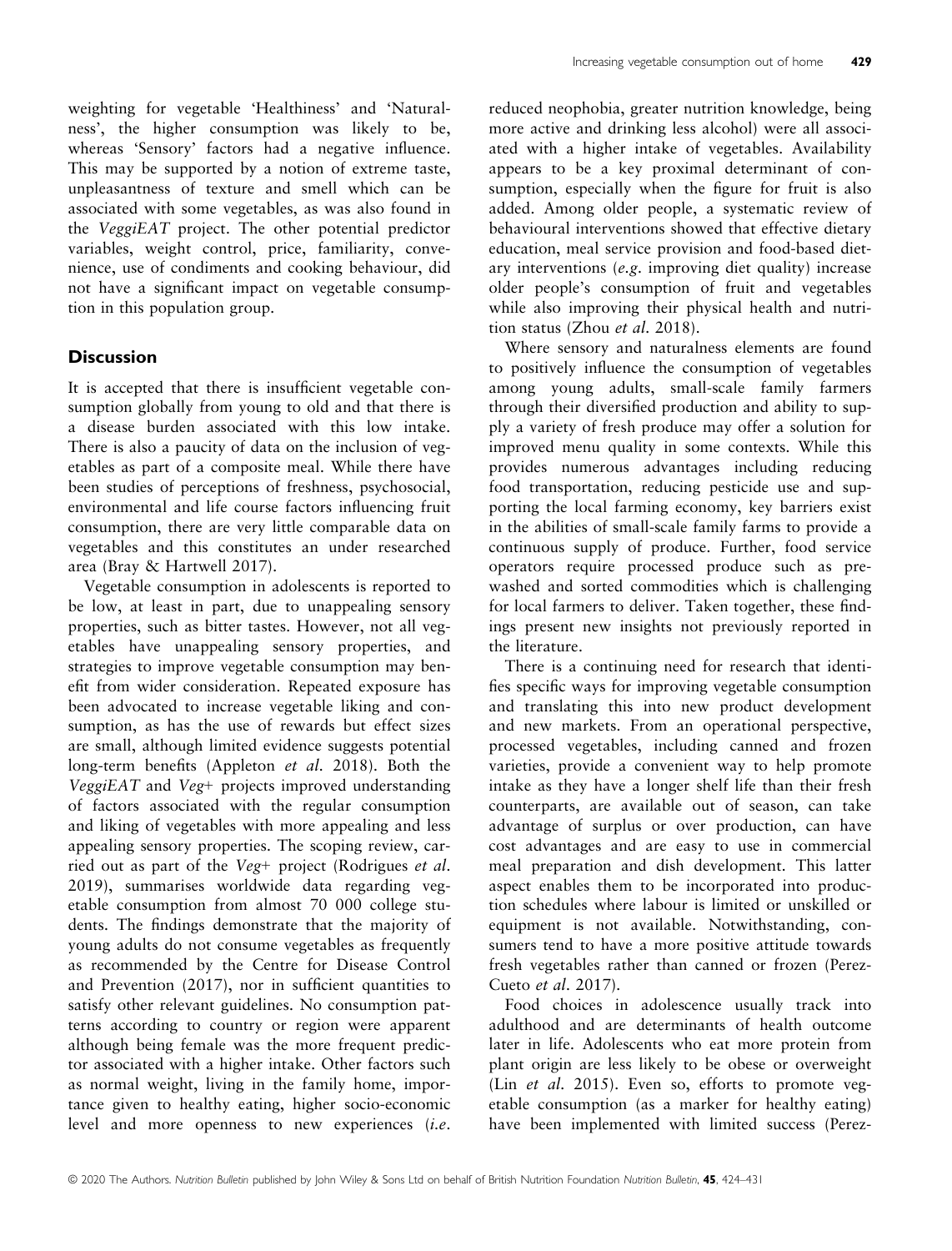Cueto et al. 2012). Nudging is attracting considerable interest due to its understanding and application of heuristic biases among consumers. While a study to test and compare three nudges in promoting vegetable consumption using priming (creating a leafy environment with green plants and an odour of herbs), default (pre-portioned salad in a bowl containing 200 g of vegetables) and perceived variety (a premixed salad subsequently divided into each of its components) showed that the default design successfully increased the energy intake from vegetables among study participants (124 kcal vs. 90 kcal in control,  $P < 0.01$ ) (Friis *et al.* 2017), a default nudge towards a vegetable-based 'Dish of the Day' was not successful in increasing its uptake in the VeggiEAT study in either male adolescents or older adults from four European countries (Dos Santos et al. 2018; Dos Santos et al. 2020).

The two research programmes (VeggiEAT and Veg+) provide an interesting snapshot of vegetable consumption across the lifespan where it is evident that there are common factors of sensory, health and naturalness dimensions.

# Conclusion

Globally, there is a strong need to promote the consumption of vegetables as a public health issue but also to improve sustainability and food service operations. Sustainable considerations include not only planetary but personal health and the livelihood of small-scale family farmers globally. Both VeggiEAT and Veg+ found that sensory characteristics such as bitterness and sourness have a negative influence on acceptance and consumption of vegetables, while sweetness encourages consumption. Additionally, personal views on health and the perception of naturalness act on likely vegetable consumption. The synergistic approach of both VeggiEAT and Veg+ projects to explore factors affecting vegetable consumption across the whole food chain will aid the transition from theoretical understanding to practical application. The geographical areas chosen for fieldwork provide insight from a spread of countries and cultures. As such, they present a comprehensive test bed for consumer study and evaluation of factors associated with increased vegetable intake from farm to fork.

### Acknowledgements

Permission was sought and granted by Bournemouth University Research Ethics Committee and other relevant International committees to conduct the research. The *VeggiEAT* project received funding from the European Union's Seventh Framework Programme for research; technological development and demonstration under grant agreement no 612326. Veg+ was supported by an Institutional Links grant, ID 332207684 under the Newton-Brazil Fund partnership, British Council.

## **References**

- Appleton KM, Dinnella C, Spinelli S et al. (2017) Consumption of a High Quantity and a Wide Variety of Vegetables Are Predicted by Different Food Choice Motives in Older Adults from France, Italy and the UK. Nutrients 9: 923.
- Appleton KM, Dinnella C, Spinelli S et al. (2019) Liking and consumption of vegetables with more appealing and less appealing sensory properties: Associations with attitudes, food neophobia and food choice motivations in European adolescents. Food Quality and Preference 75: 179–86.
- Appleton KM, Hemingway A, Rajska J et al. (2018) Repeated exposure and conditioning strategies for increasing vegetable liking and intake: Systematic review and meta-analyses of the published literature. American Journal of Clinical Nutrition 108: 842–56.
- Appleton KM, Hemingway A, Saulais L et al. (2016) Increasing vegetable intakes: rationale and systematic review of published interventions. European Journal of Nutrition 55: 869–96.
- Bevan A, Hemingway A, Appleton K et al. (2016) Familiarity and liking of vegetables: Is it important for vegetable consumption? British Journal of School Nursing 11: 125–30.
- Bowles N, Alexander S & Hadjikakou M (2019) The livestock sector and planetary boundaries: A 'limits to growth' perspective with dietary implications. Ecology Economics 160: 128–36.
- Bray J & Hartwell H (2017) The key to eating five fruit and veg a day might just be to make them more tasty. Available at: [https://](https://theconversation.com/the-key-to-eating-five-fruit-and-veg-a-day-might-just-be-to-make-them-more-tasty-75681) [theconversation.com/the-key-to-eating-five-fruit-and-veg-a-day](https://theconversation.com/the-key-to-eating-five-fruit-and-veg-a-day-might-just-be-to-make-them-more-tasty-75681)[might-just-be-to-make-them-more-tasty-75681](https://theconversation.com/the-key-to-eating-five-fruit-and-veg-a-day-might-just-be-to-make-them-more-tasty-75681) (accessed 19 August 2020).
- Brazil (2003) "Law n. 10,696, 02 July 2003". Provides for the renegotiation and extension of debts arising from rural credit operations, and provides other measures. Brasılia, Brazilian Federal Official Gazette, 2003.
- Centre for Disease Control and Prevention (2017) Only 1 in 10 Adults Get Enough Fruits or Vegetables. Available at: [https://](https://www.cdc.gov/media/releases/2017/p1116-fruit-vegetable-consumption.html) [www.cdc.gov/media/releases/2017/p1116-fruit-vegetable-consump](https://www.cdc.gov/media/releases/2017/p1116-fruit-vegetable-consumption.html) [tion.html](https://www.cdc.gov/media/releases/2017/p1116-fruit-vegetable-consumption.html) (accessed 8 October 2019).
- Chai BC, van der Voort JR, Grofelnik K et al. (2019) Which diet has the least environmental impact on our planet? A systematic review of vegan, vegetarian and omnivorous diets. Sustainability 11: 4110.
- Cliceri D, Dinnella C, Depezay L et al. (2017) Exploring salient dimensions in a free sorting task: A cross-country study within the elderly population. Food Quality and Preference 60: 19–30.
- Cox D & Poelman A (2015) Towards greater vegetable consumption: Change the product or change the person? Case studies of two vegetable commodities. Food Research International 69: 348–56.